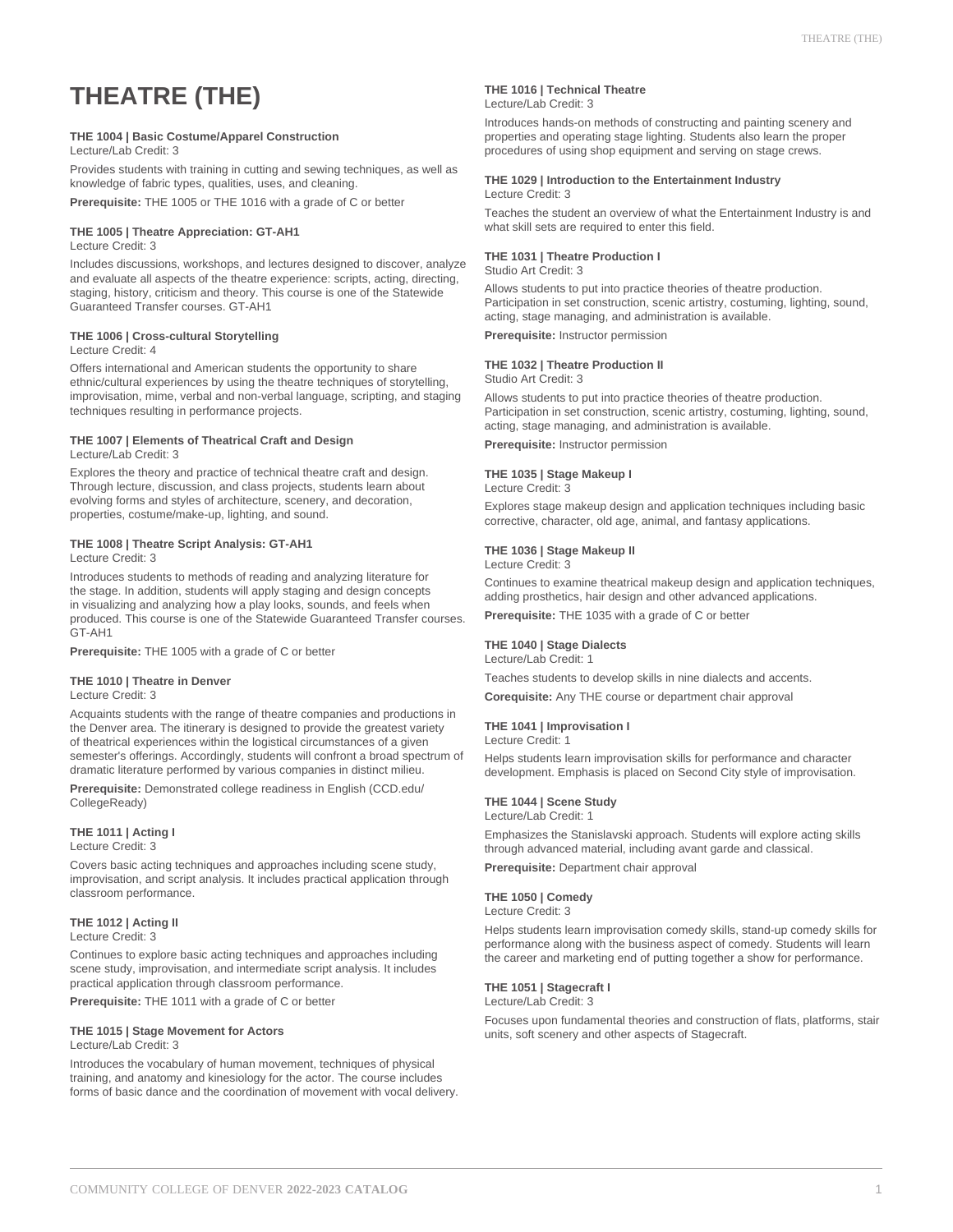# **THE 1052 | Production Stage Management I**

Lecture/Lab Credit: 3

Focuses on the basics of stage management, including making a stage manager`s book, organizational methods and protocols of production, calling cues in production and personnel relationships and responsibilities.

**Prerequisite:** THE 1005 or THE 1016 with a grade of C or better

#### **THE 1075 | Special Topics**

Provides the student with a vehicle to pursue in depth exploration of special topics of interest.

**Prerequisite:** This course may require prerequisites or permission of instructor

Note: Special topics courses range from 0-12 credits and vary in learning type. Please see your program chair for more information about your options.

#### **THE 2000 | Paint/Draw/Rende/Model Techs**

Lecture/Lab Credit: 3

Introduces art techniques that are needed specifically in Theatrical Design. Techniques will include painting, rendering of scenic, lighting, costume designs, and model construction techniques.

#### **THE 2011 | Development of Theatre Greek to Renaissance: GT-AH1** Lecture Credit: 3

Surveys the history and evolution of drama from Ancient Greece to the Renaissance, emphasizing all aspects of the art from period values to analysis of dramatic literature and performance. This course is one of the Statewide Guaranteed Transfer courses. GT-AH1

**Prerequisite:** THE 1005 or THE 1016 with a grade of C or better

#### **THE 2012 | Development of Theatre Restoration to Modern: GT-AH1** Lecture Credit: 3

Surveys the history and evolution of drama from the Renaissance to the present, emphasizing all aspects of the art from period values to the analysis of dramatic literature and performance. This course is one of the Statewide Guaranteed Transfer courses. GT-AH1

**Prerequisite:** THE 2011 with a grade of C or better

#### **THE 2013 | Intermediate Acting I**

Lecture/Lab Credit: 3

Continues Acting Theatre 1012. Emphasis is on artistic concentration of voice and movement. A detailed character biography is required.

## **THE 2015 | Playwriting: GT-AH1**

Lecture Credit: 3

Gives students the opportunity to learn and practice playwriting techniques, thereby improving creative writing skills. Elements of dramatic structure, dialogue, styles, and theatrical practices are emphasized. This course is one of the Statewide Guaranteed Transfer courses. GT-AH1

**Prerequisite:** Demonstrated college readiness in English (CCD.edu/ CollegeReady)

#### **THE 2016 | Theatre Lighting and Design** Lecture/Lab Credit: 3

Focuses on the theory and practice of stage lighting. Topics include basic electrical theory, color theories, rigging and design of lighting for thr performing arts.

**Prerequisite:** THE 1005 or THE 1016 with a grade of C or better

# **THE 2020 | Directing I**

Lecture/Lab Credit: 3 Covers basic techniques for stage directing in contemporary theatre. Topics

to be covered include stage composition, script analysis, work with actors, and the collaborative role of the director.

**Prerequisite:** THE 1005 and THE 1011 with a grade of C or better

#### **THE 2021 | Set Design for Film & Theatre** Lecture/Lab Credit: 3

Emphasizes two- and three-dimensional drawing and designs and color theory. Students construct 3-D models and a theatrical stage set.

**Prerequisite:** THE 1005 or THE 1016 with a grade of C or better

#### **THE 2026 | Theatre: Sound Operation and Design I** Lecture/Lab Credit: 3

Explores the fundamental processes required to create a conceptual sound design for a stage play. Students apply skills gained in this course to an actual production.

**Prerequisite:** THE 1005 or THE 1016 with a grade of C or better

# **THE 2031 | Theatre Production III**

Studio Art Credit: 3

Allows students to put into practice theories of theatre production. Participation in set construction, scenic artistry, costuming, lighting, sound, acting, stage managing, and administration is available.

**Prerequisite:** Instructor permission

#### **THE 2032 | Theatre Production IV**

Studio Art Credit: 3

Allows students to put into practice theories of theatre production. Participation in set construction, scenic artistry, costuming, lighting, sound, acting, stage managing, and administration is available.

**Prerequisite:** Instructor permission

# **THE 2040 | Theater Voice and Diction**

Lecture/Lab Credit: 3

Provides students with individual tutorials which define, design and apply specific vocal techniques to abate singing and speech difficulties. Master class performances provide the opportunity to conjure the energy, charisma and stage command necessary for presentations.

# **THE 2041 | Stage Properties**

Lecture/Lab Credit: 3

Offers the fundamentals of set dressing/stage properties theory and practice, including plot design, period style, set props, hand props, production paperwork and scene changes.

**Prerequisite:** THE 1005 or THE 1016 with a grade of C or better

# **THE 2046 | Rehearsal & Performance**

Studio Art Credit: 1

Gives the student actor practical experience in a real acting environment. Through the audition and rehearsal process the student `s imagination and creative potential will be stimulated. Special attention will be given to characterization, stage movement, speech techniques, dramatic form and the rehearsal / production / performance process. The successful rehearsal and presentation of the current production to the public will be the focal point of their activities. Previous acting experience is helpful but not required.

**Corequisite:** Any THE course or department chair approval

## **THE 2047 | Rehearsal & Performance II**

Studio Art Credit: 2

Gives the student actor practical experience in a real acting environment. Through the audition and rehearsal process the student `s imagination and creative potential will be stimulated. Special attention will be given to characterization, stage movement, speech techniques, dramatic form and the rehearsal / production / performance process. The successful rehearsal and presentation of the current production to the public will be the focal point of their activities. Previous acting experience is helpful but not required.

**Corequisite:** Any THE course or department chair approval